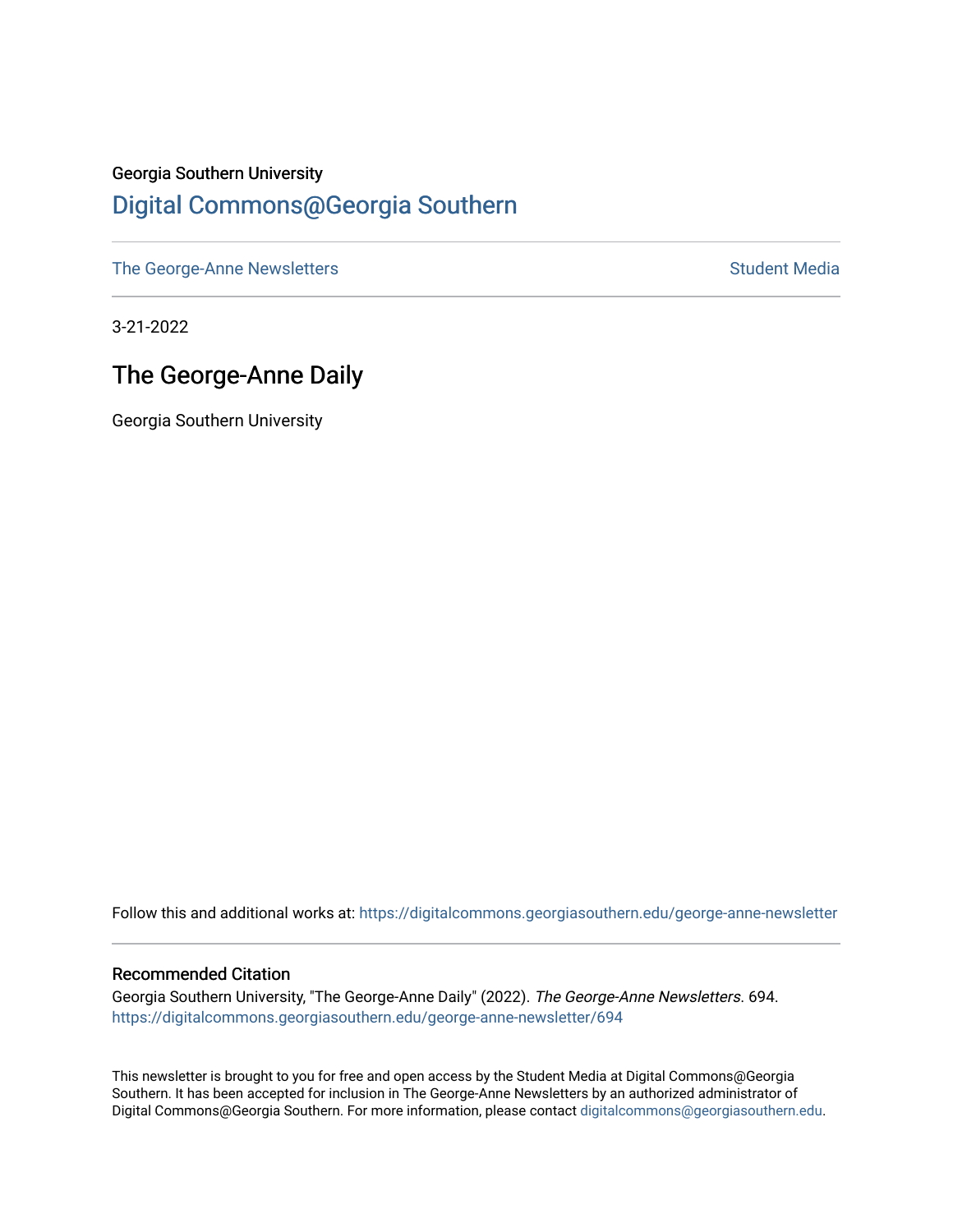

**March 21, 2022**

Happy Monday! We hope you all had a great spring break. To kick off the week, the George-Anne Reflector Magazine is taking over the newsletter to catch you up on what's going on.



around the world.

### **OUR PICKS OF THE WEEK!**

Tomorrow, March 22, the OMA and ISAP will be hosting GS's annual **Holi Festival**! This celebration of color will take place on Georgia Avenue in front of the University Store from 4:30 to 7:30 p.m. Attendees will be given colored powder to throw in the air and partake in other activities to learn more about this holiday and culture.

Holi was on March 18 this year, involving color festivals that commemorate the arrival of spring and celebrate the triumph of good over evil. This holiday is of South Asian origin and is now celebrated by communities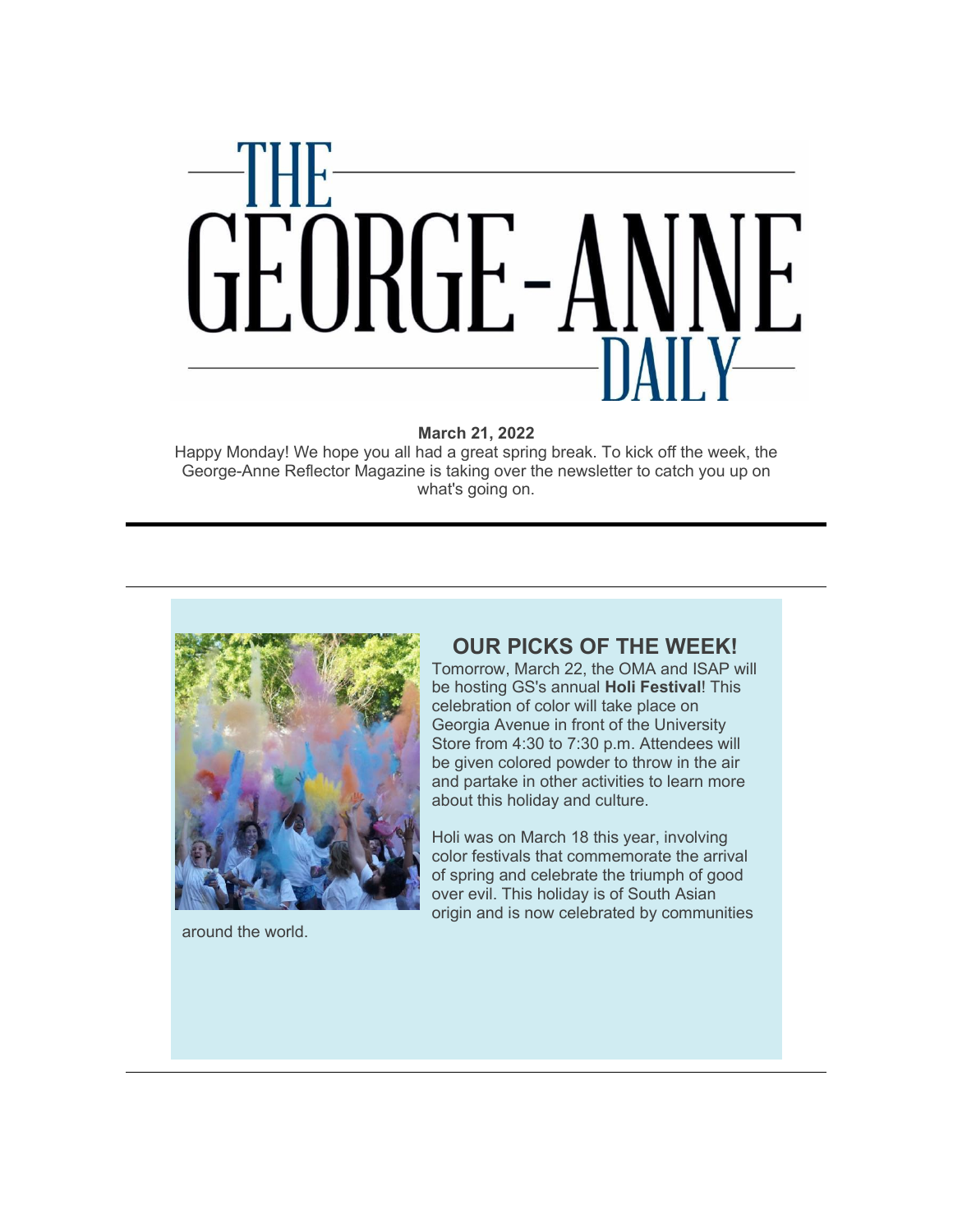Our second pick of the week is the **Georgia Southern Baseball game** against the College of Charleston tomorrow, March 22, at 6 p.m. The Atlanta Braves will stop by J.I. Clements Stadium as part of their World Champions Trophy Tour.

Fans are invited to take photos with the 2021 World Series Trophy from 5:00 to 8:00 p.m. and gates will open at 4:00 p.m.





## **COMING UP ON CAMPUS**

#### **Southern Splash**

March 25 - 9:00-11:59 PM Head to the RAC outdoor pool to join UPB and CRI for mocktails, games, music and swimming.

#### **Three Tree Tuesday**

March 29 - 2:00 -4:00 PM Complimentary coffee and hot coco, giveaways, music and yard games will be offered at the Russell Union Rotunda.

**Criminal Justice Career and Internship Fair** March 30 - 11:00 AM-2:00 PM Located at the Carroll Building.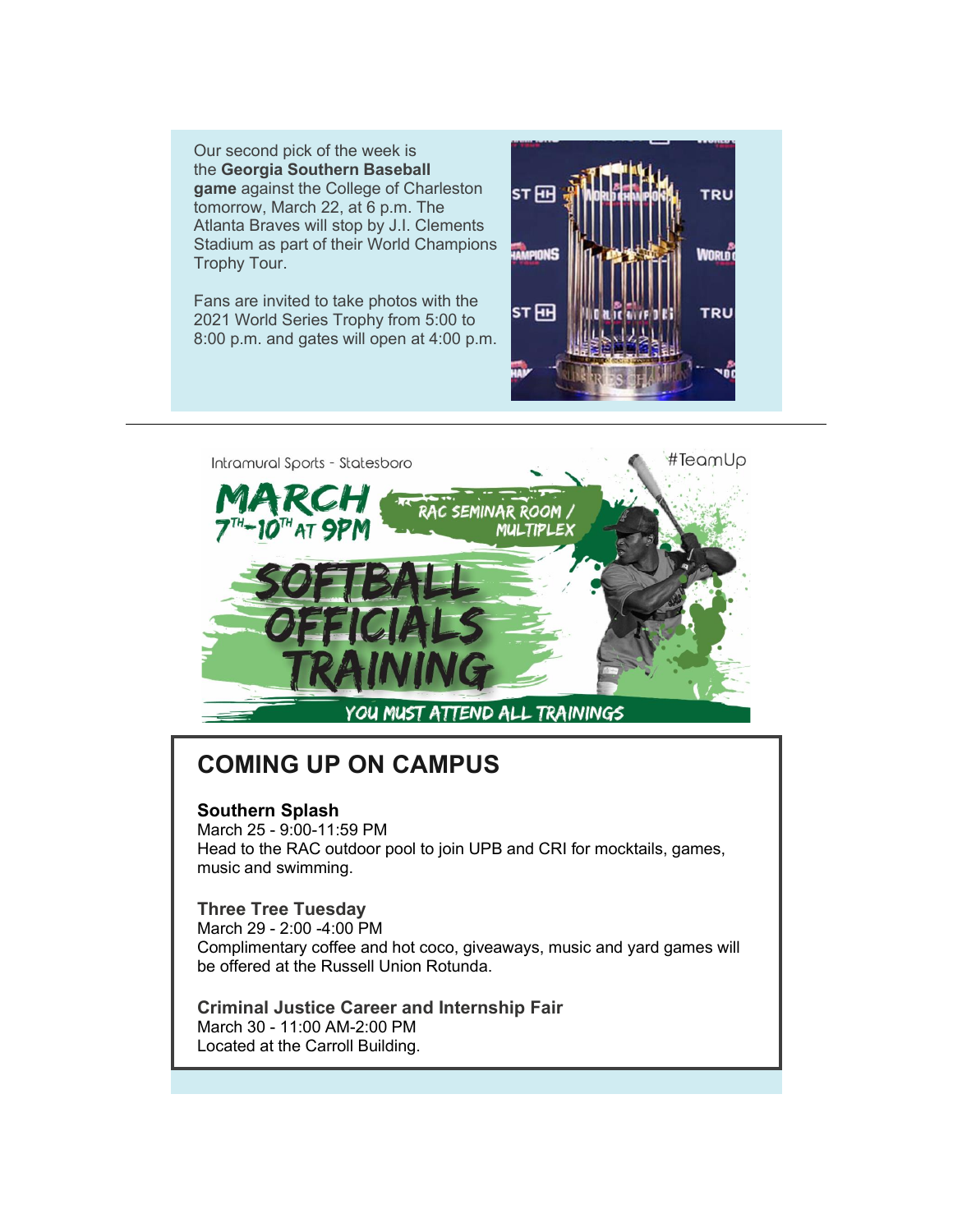

## **[A look into the RAC's "Glowchella" and what's to](https://r20.rs6.net/tn.jsp?f=001pP1dDBkl71CUTHTSqnMI6LwxAQRZawWvuVVH1hUX1vBk_oMMHrLkm3ytBzvyr0WKN0dy7N4BIe-_KTyURmAP5FihT1_wjJQdiFJOVB_bh6SVyyQ13ZpFTZz8uxDSWAwPNK-B9YotFnHFdzZV1Sy6MTrAGbVQzmnixWW_wk3RcFMa3M3BQLC0LijodGDOLNHAzMO34k3GoGW49vrnEerG5KZRRUEQrUEJe7VYn_SsEviwzUXqfiZMy1bbdd1k4FRO163Fm7rsV4s=&c=vA98a2-XfU-q-xaGJex_1Guqi59m2zxHKp1QrxNnt3ls_Y8-spmNfQ==&ch=MaEtzGRc_CJF8tBM5a9-AtffVF8qN-11-sX-af1jSBO4KbhoTOYAzg==)  [come for group fitness](https://r20.rs6.net/tn.jsp?f=001pP1dDBkl71CUTHTSqnMI6LwxAQRZawWvuVVH1hUX1vBk_oMMHrLkm3ytBzvyr0WKN0dy7N4BIe-_KTyURmAP5FihT1_wjJQdiFJOVB_bh6SVyyQ13ZpFTZz8uxDSWAwPNK-B9YotFnHFdzZV1Sy6MTrAGbVQzmnixWW_wk3RcFMa3M3BQLC0LijodGDOLNHAzMO34k3GoGW49vrnEerG5KZRRUEQrUEJe7VYn_SsEviwzUXqfiZMy1bbdd1k4FRO163Fm7rsV4s=&c=vA98a2-XfU-q-xaGJex_1Guqi59m2zxHKp1QrxNnt3ls_Y8-spmNfQ==&ch=MaEtzGRc_CJF8tBM5a9-AtffVF8qN-11-sX-af1jSBO4KbhoTOYAzg==)**

Group fitness instructors put an athletic spin on the popular music festival "Coachella" earlier this month at the RAC. If you missed out on "Glowchella", there's many ways you can still get involved with group fitness classes.

**[Read](https://r20.rs6.net/tn.jsp?f=001pP1dDBkl71CUTHTSqnMI6LwxAQRZawWvuVVH1hUX1vBk_oMMHrLkm3ytBzvyr0WKN0dy7N4BIe-_KTyURmAP5FihT1_wjJQdiFJOVB_bh6SVyyQ13ZpFTZz8uxDSWAwPNK-B9YotFnHFdzZV1Sy6MTrAGbVQzmnixWW_wk3RcFMa3M3BQLC0LijodGDOLNHAzMO34k3GoGW49vrnEerG5KZRRUEQrUEJe7VYn_SsEviwzUXqfiZMy1bbdd1k4FRO163Fm7rsV4s=&c=vA98a2-XfU-q-xaGJex_1Guqi59m2zxHKp1QrxNnt3ls_Y8-spmNfQ==&ch=MaEtzGRc_CJF8tBM5a9-AtffVF8qN-11-sX-af1jSBO4KbhoTOYAzg==) More**

### **[Eagles stay hot with big in](https://r20.rs6.net/tn.jsp?f=001pP1dDBkl71CUTHTSqnMI6LwxAQRZawWvuVVH1hUX1vBk_oMMHrLkm3ytBzvyr0WKtbYJsTzjD-Rbe2oQj5zKBO7hdST_4vflA7vU_s5e7pNklBLgBNXJ-M8-espaHH9HcvqdHFYsxXFB7wXoDL_o9ijFHkIjORI4foW8BSJv9GagEf1BW4ZUnol5QAfLzjdy_am1R_-J1_-UQDPwqA1V-Yvl2vxJL6uR_9SMThV8KvdcqhM989tnQw==&c=vA98a2-XfU-q-xaGJex_1Guqi59m2zxHKp1QrxNnt3ls_Y8-spmNfQ==&ch=MaEtzGRc_CJF8tBM5a9-AtffVF8qN-11-sX-af1jSBO4KbhoTOYAzg==)[state win](https://r20.rs6.net/tn.jsp?f=001pP1dDBkl71CUTHTSqnMI6LwxAQRZawWvuVVH1hUX1vBk_oMMHrLkm3ytBzvyr0WKtbYJsTzjD-Rbe2oQj5zKBO7hdST_4vflA7vU_s5e7pNklBLgBNXJ-M8-espaHH9HcvqdHFYsxXFB7wXoDL_o9ijFHkIjORI4foW8BSJv9GagEf1BW4ZUnol5QAfLzjdy_am1R_-J1_-UQDPwqA1V-Yvl2vxJL6uR_9SMThV8KvdcqhM989tnQw==&c=vA98a2-XfU-q-xaGJex_1Guqi59m2zxHKp1QrxNnt3ls_Y8-spmNfQ==&ch=MaEtzGRc_CJF8tBM5a9-AtffVF8qN-11-sX-af1jSBO4KbhoTOYAzg==)**

Georgia Southern took down a one-loss Mercer team on Wednesday, escaping Macon with an 8-3 victory.

**[Read More](https://r20.rs6.net/tn.jsp?f=001pP1dDBkl71CUTHTSqnMI6LwxAQRZawWvuVVH1hUX1vBk_oMMHrLkm3ytBzvyr0WKtbYJsTzjD-Rbe2oQj5zKBO7hdST_4vflA7vU_s5e7pNklBLgBNXJ-M8-espaHH9HcvqdHFYsxXFB7wXoDL_o9ijFHkIjORI4foW8BSJv9GagEf1BW4ZUnol5QAfLzjdy_am1R_-J1_-UQDPwqA1V-Yvl2vxJL6uR_9SMThV8KvdcqhM989tnQw==&c=vA98a2-XfU-q-xaGJex_1Guqi59m2zxHKp1QrxNnt3ls_Y8-spmNfQ==&ch=MaEtzGRc_CJF8tBM5a9-AtffVF8qN-11-sX-af1jSBO4KbhoTOYAzg==)**